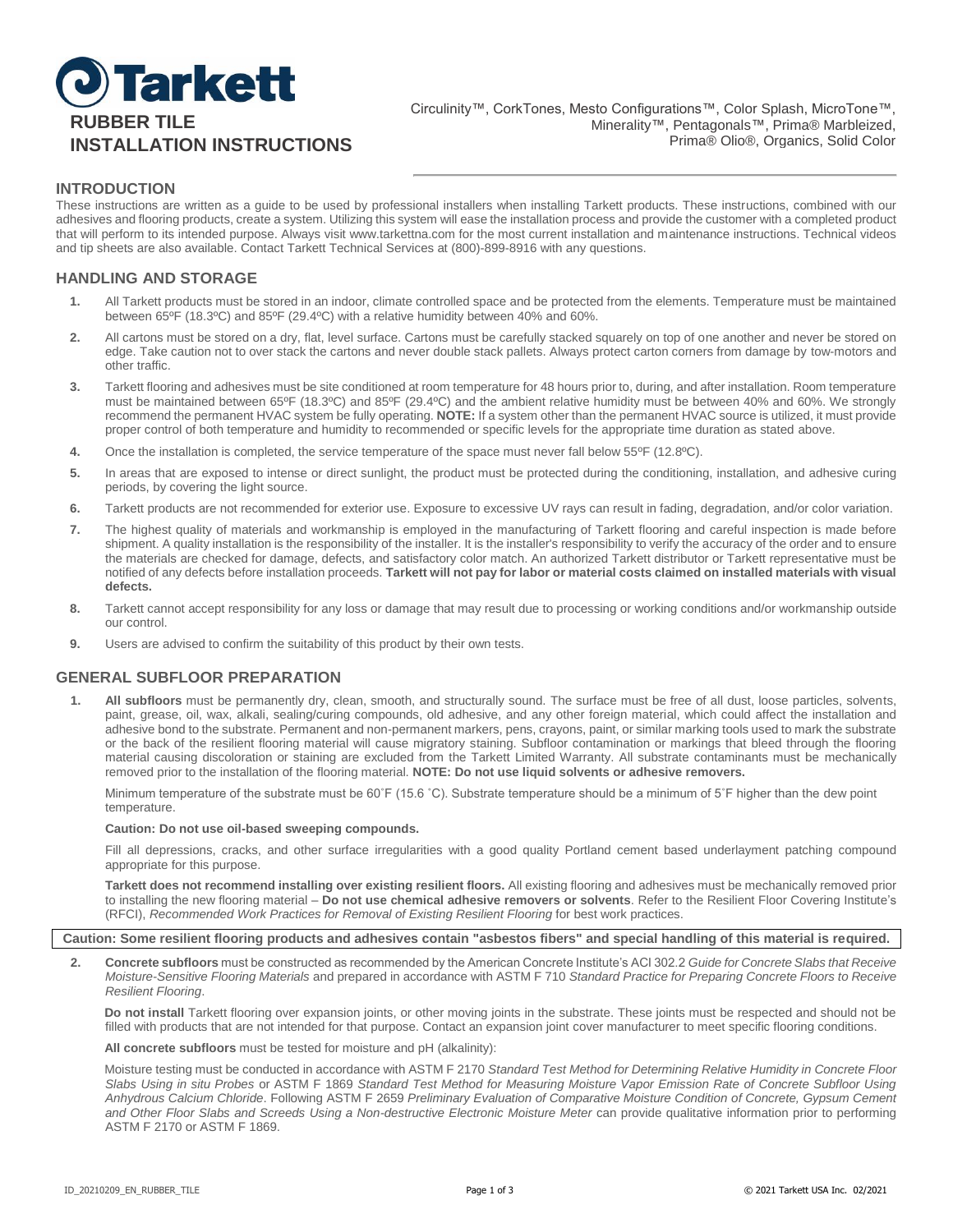Acceptable moisture limits can be found in the adhesive section below, on the adhesive label, and in the adhesive specifications online. Test results must not exceed the limits of the adhesive.

If the tests results exceed the limitations, the installation must not proceed until the problem has been corrected. Tarkett does not recommend or warrant any particular product or procedure for the remediation of high moisture in concrete substrates. There are several companies that manufacture products suitable for moisture remediation. We suggest you refer to the current ASTM F 710 *Standard Practice for Preparing Concrete Floors to Receive Resilient Flooring* and ASTM F 3010 *Standard Practice for Two Component Resin Based Membrane-Forming Moisture Mitigation Systems for Use Under Resilient Flooring Systems.*

A pH test for alkalinity must be conducted. Acceptable pH range of the adhesive can be found in the adhesive section below, on the adhesive label, and in the adhesive specifications online. Results must not exceed the limits of the adhesive. If the test results are not within the acceptable range, the installation must not proceed until the problem has been corrected.

**3. Wood subfloors** must have a minimum 18" (47 cm) of cross-ventilated space between the bottom of the joist and ground. Exposed earth crawl spaces must be sealed with a polyethylene moisture barrier.

Subfloors must meet local and national building codes. Trade associations, such as the APA -The Engineered Wood Association, offer structural guidelines for meeting various code requirements. Refer to ASTM F 1482 *Standard Practice for Installation and Preparation of Panel Type Underlayments to receive Resilient Flooring* for additional information.

**Single Floor Wood Construction and Tongue and Groove subfloors** must be covered with 1/4" (6.4 mm) or 1/2" (13 mm) APA approved underlayment plywood. Use 1/4" (6.4 mm) thick underlayment panels for boards with a face width of 3" (76 mm) or less. For boards wider than 3" (76 mm) face width use 1/2" (13 mm) underlayment panels.

Countersink nail heads and fill depressions, joints, cracks, gouges, and chipped edges with a good quality Portland cement based patching compound designed for this purpose.

**Do not install over OSB (Oriented Strand Board), particle board, chipboard, lauan or composite type underlayments.**

- **4. Terrazzo and Ceramic floor** surface must be thoroughly sanded to remove all glaze and waxes. Remove or replace all loose tiles and clean the grout lines. Use a good quality Portland cement based leveling compound to fill all grout lines and other depressions.
- **5. Steel floor** surface must be mechanically abraded to assist with the adhesive bond. The floor must be cleaned to remove all dirt, rust and other contaminants that could affect the adhesive or the bond of the flooring material to the substrate. Surface must be primed with a rust inhibitor. It is important to follow the non-porous installation instructions when installing over metal.
- **6. Concrete floors equipped with a radiant heating system:** Turn the heat down to 65ºF (18.3ºC) for at least 48 hours before installation. Heat may be gradually returned to operating temperature 48 hours after installation. Surface temperature must not exceed 85ºF (29.4°).
- **7. An adhesive bond test** must be performed using the actual flooring materials and adhesive to be installed. The test areas must be a minimum of 36" x 36" and remain in place for at least 72 hours and then evaluated for bond strength to the concrete.

# **INSTALLATION**

**1. Adhesive Application:** See adhesive chart below and follow adhesive label instructions for proper use.

## **2. Tile Installation Procedure:**

- **a.** Square the area and establish reference points on substrate.
- **b.** Lay out the tiles so that a minimum of one-half of a tile forms the border along the perimeter.
- **c.** Apply the adhesive to the substrate and allow proper open time. **Open and working times are dependent on the ambient temperature, humidity, air movement, and substrate porosity and temperature. It is the installer's responsibility to modify the open and working time for jobsite conditions.**
- **d.** Use established reference points and install the flooring.
- **e.** Lay tiles with the directional arrow (found on back) pointing in the same direction.
- **f.** Patterned tiles may be 'quarter turned' to create a checkerboard pattern.
- **g.** Tiles should be lightly butted together when placing the flooring into the adhesive.
- **h.** Do not force tiles together creating a ledge condition at the seams and corners. Sliding tiles will result in forcing the adhesive out between the seams.
- **i.** When using 975 Two-Part Urethane or 996 Two-Part Epoxy Adhesive the installer **MUST** work off the flooring.
- **j.** Periodically, lift the corner of an installed tile to ensure proper transfer of adhesive.
- **k.** Roll floor in both directions with a 100 pound three-section roller. Use a small hand roller in areas that cannot be reached with a large roller.
- **l.** Inspect the floor surface, especially seams, and remove any adhesive on the surface.

**NOTE: The Pentagonals product line consists of three shapes, Monument, Diamond and Shell. Monument and Diamond are recommended as small feature areas, such as logos or insets (maximum 100 ft² area). Shell may be installed in larger areas. Floor preparation is extremely critical to reduce risk of gapping. Typical rubber tile installation requires that tiles be installed in the same production direction to avoid a difference of light refraction, which may be construed as shading. Because Pentagonals are designed to be installed in different directions, the illusion of shading may occur within tiles.**

## **3. Post Installation Floor Protection:**

We recommend that the installation of new flooring material not be performed until all the other trades have completed their work. Proper precautions must be taken during and after the installation process to avoid damage to the newly installed flooring.

#### **a. Immediately after installation:**

 All traffic must be restricted for a minimum of 24 hours after installation. The floor may receive immediate traffic when installing with SpraySmart adhesive.